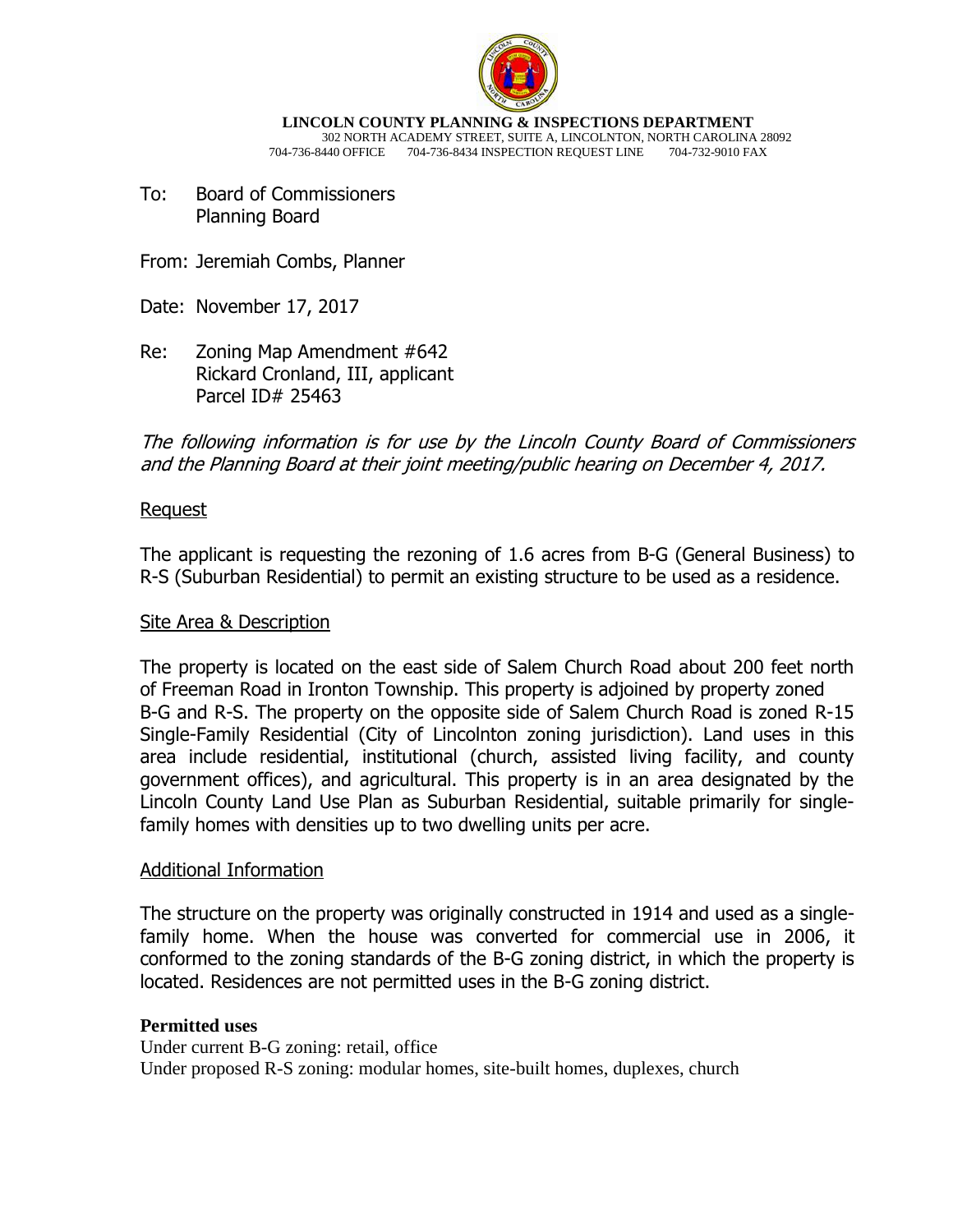## **Adjoining zoning and uses**

East: zoned R-S, remainder of tract. South: zoned R-S, remainder of tract. West: zoned R-15, residential uses. North: zoned B-G, county government facilities.

## Staff's Recommendation

Staff recommends approval of the rezoning request. See proposed statement on following page.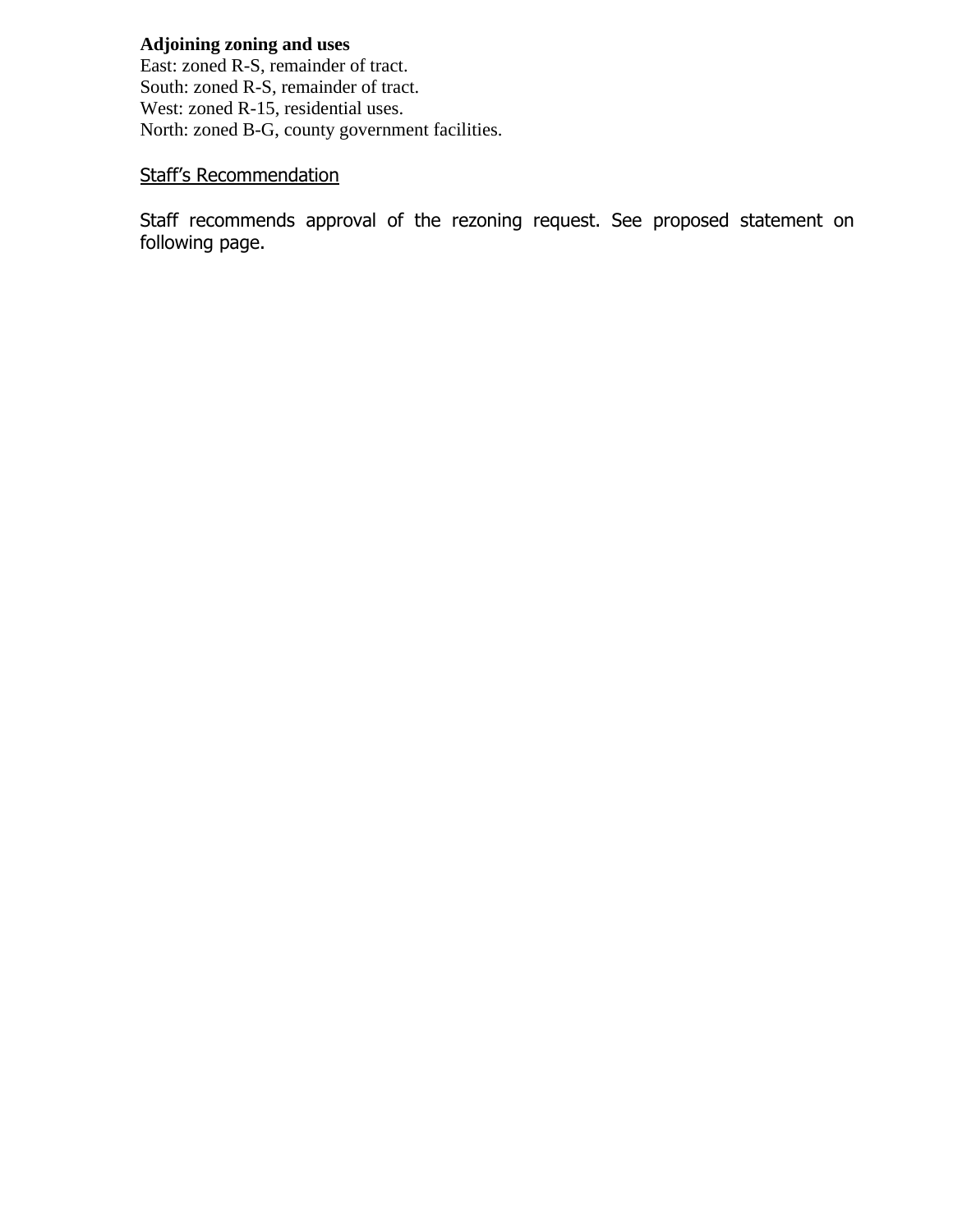

**LINCOLN COUNTY PLANNING & INSPECTIONS DEPARTMENT**

 302 NORTH ACADEMY STREET, SUITE A, LINCOLNTON, NORTH CAROLINA 28092 704-736-8440 OFFICE 704-736-8434 INSPECTION REQUEST LINE 704-732-9010 FAX

# **Zoning Amendment Staff's Proposed Statement of Consistency and Reasonableness**

Case No. **ZMA #642**

Applicant **Rickard Cronland, III**

Parcel ID# **25463** 

Location **483 Salem Church Rd; east side of Salem Church Road about 200 feet** 

### **north of Freeman Road**

Proposed amendment **rezone from B-G to R-S**

This proposed amendment **is consistent** with the Lincoln County Comprehensive Land Use Plan and other adopted plans in that:

**This property is part of an area designated by the Land Use Plan as Suburban Residential, suitable for residential development, primarily single-family in nature. The permitted uses in the R-S district are consistent with the suitable uses identified for this area by the Land Use Plan.**

This proposed amendment **is reasonable and in the public interest** in that:

**The structure located on this property has been converted to a commercial structure but was originally constructed as a single-family home. The applicant requested this rezoning to permit the structure to be converted back to a single-family home and used as a residence. The remainder of this parcel is already zoned R-S.**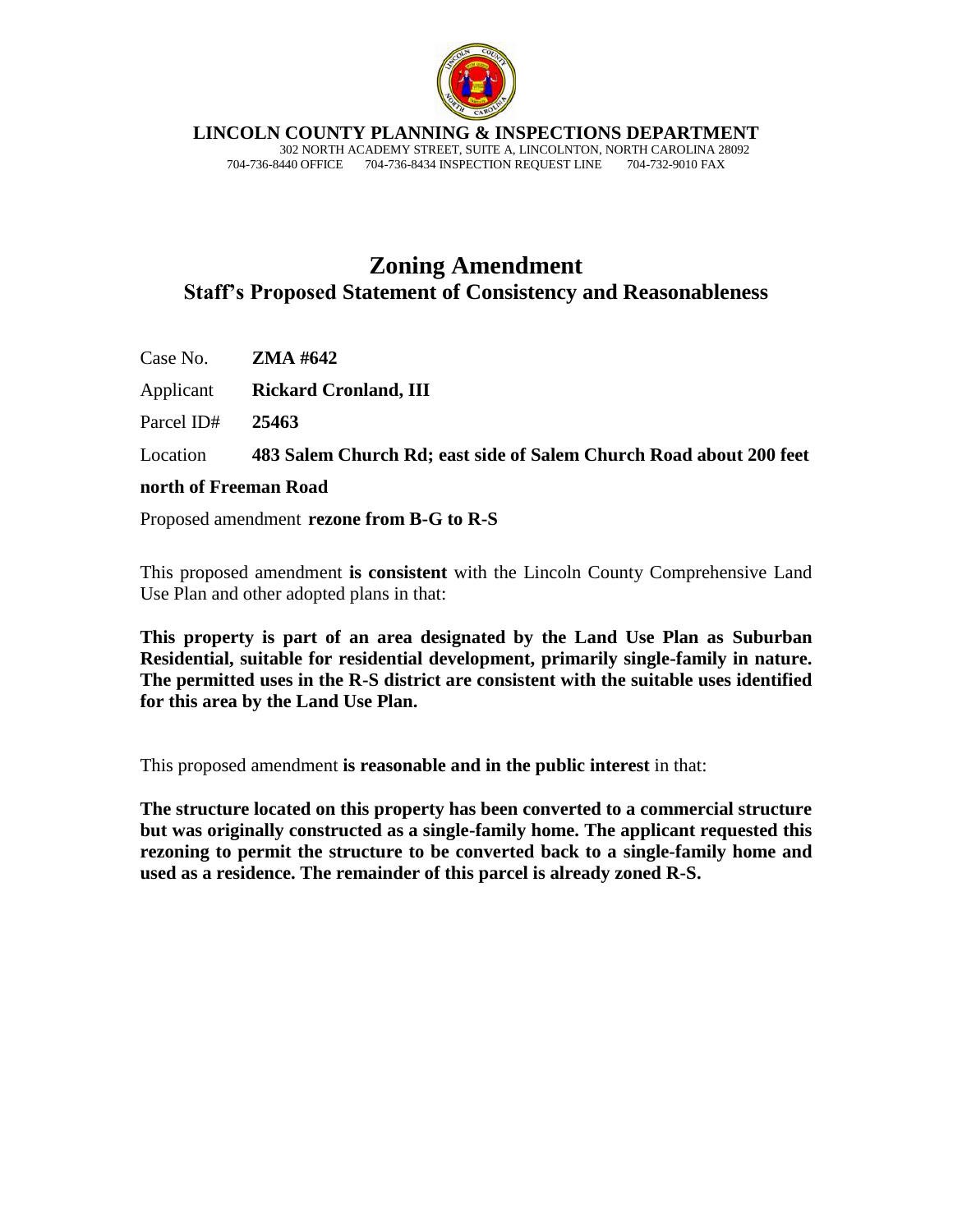

## **Zoning Map Amendment Application**

Lincoln County Planning and Inspections Department Zoning Administrator 302 N. Academy St., Lincolnton, NC 28092 Phone: (704) 736-8440 Fax: (704) 732-9010

| Part I<br>Applicant Name Rickard B. Gonland TIT                                        |
|----------------------------------------------------------------------------------------|
| Applicant Address 3965 Asburg Church Road, Lidedxfor, N.C. 28092                       |
| Applicant Phone Number 784.735-2133                                                    |
| Property Owner's Name Rickard B. Cronland III                                          |
| Property Owner's Address 3965 Asburg Church Aoad, Lincoln on, N.C. 28092               |
| Property Owner's Phone Number 704. 735-2133                                            |
| Property Location 483 Salem Church Read Lincoln Ton, N.C. 28092                        |
| <b>Property Size</b><br>Property ID $#$ (10 digits)                                    |
| Parcel # (5 digits) $25\frac{1}{6}$ 3<br>Deed Book(s) $3548$ Page(s) $133$             |
| Part III<br>Proposed Zoning District $R-S$<br>Existing Zoning District $\beta - C$     |
| Briefly describe how the property is currently being used and any existing structures. |
| Built as a Heuse Converted to a                                                        |
| commercial. Botunet we - about 10 Years ago.                                           |
| Driafly evolvin the proposed use and/or structure which would require a rezon          |

Briefly explain the proposed use and/or structure which would require a rezoning.

to use as a House again

### APPLICATION FEE (less than 2 acres \$200, 2-5 acres \$400, 5+ acre \$800) MUST BE RECEIVED BEFORE PROCESSING.

I hereby certify that all of the information provided for this application and attachments is true and correct to the best of my knowledge.

B. Geonland H æ Applicant

 $\frac{10 - 10 - 17}{\text{Date}}$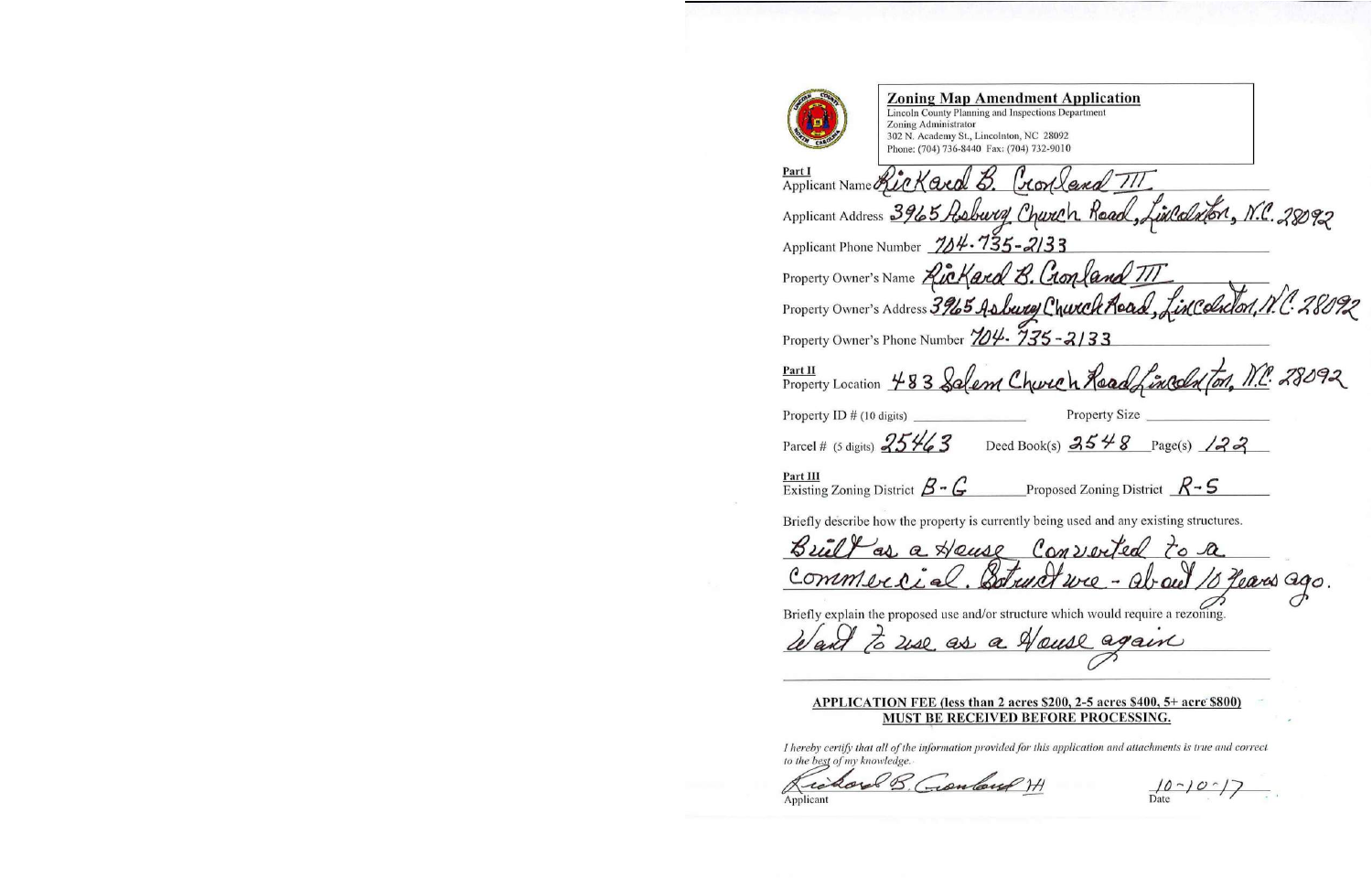## Zoning Map Amendment #642 Subject property is outlined in red

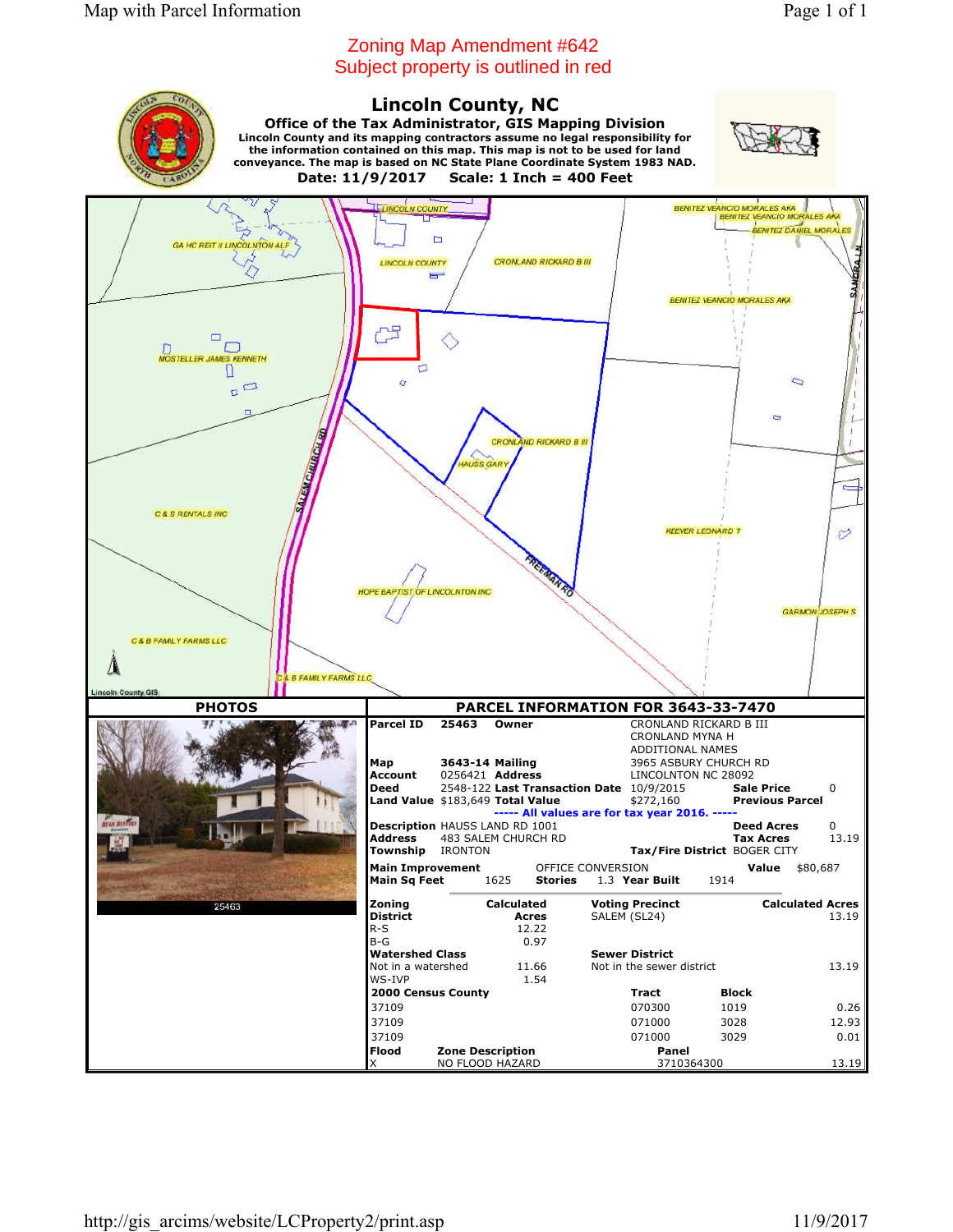